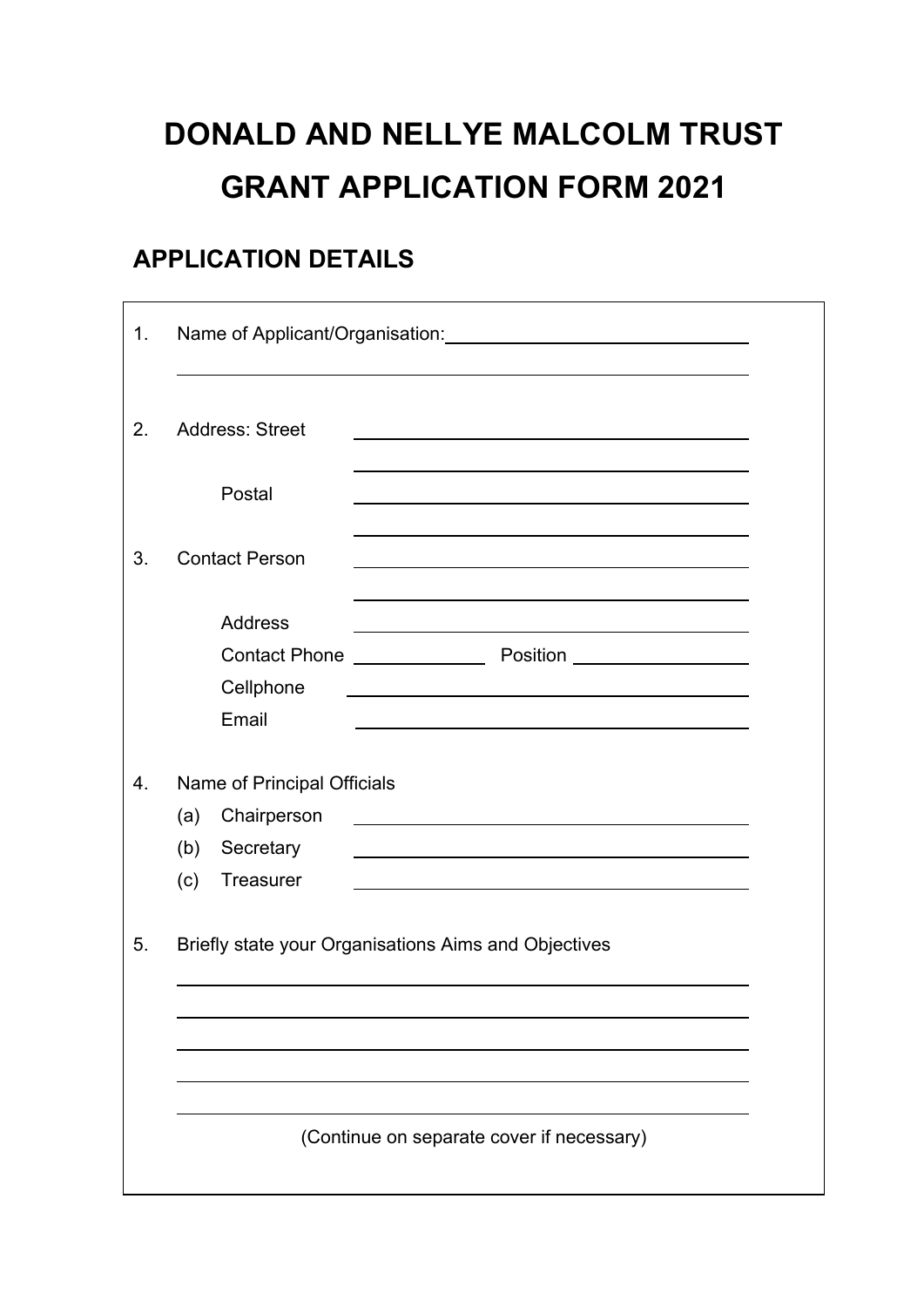# **APPLICATION DETAILS**

| 6.        | Number of Members in Organisation?                  |                      |
|-----------|-----------------------------------------------------|----------------------|
|           | Number of people expected to benefit from the grant |                      |
| 7.        | State the purpose of your application               |                      |
|           |                                                     |                      |
|           |                                                     |                      |
|           |                                                     |                      |
|           |                                                     |                      |
|           |                                                     |                      |
|           |                                                     |                      |
|           |                                                     |                      |
|           |                                                     |                      |
|           | (Continue on separate cover if necessary)           |                      |
| 8.        | How much are you applying for?                      | $\frac{1}{\sqrt{2}}$ |
|           |                                                     |                      |
| 9.<br>(a) | Please provide details of your organisation's       |                      |
|           | contribution to the project                         | $\frac{1}{2}$        |
| (b)       | <b>Balance of Cost</b>                              | $\frac{1}{2}$        |
| (c)       | TOTAL COST OF PROJECT                               | $\sim$               |
| 10.       | Funds required by:<br>(date)                        |                      |
|           |                                                     |                      |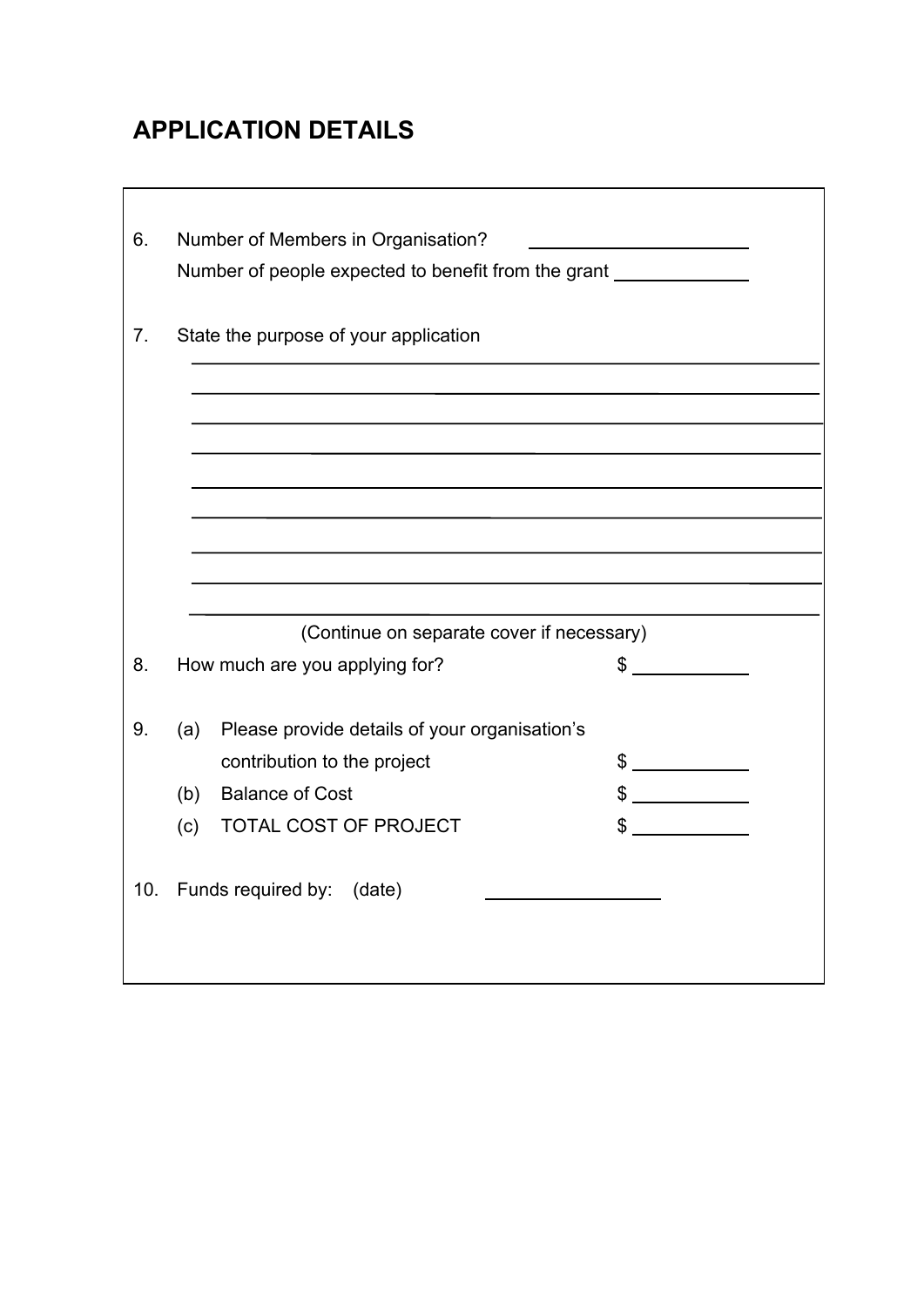# **APPLICATION DETAILS**

| Year | <b>Purpose of Grant</b>                                                                                                          | Amount |
|------|----------------------------------------------------------------------------------------------------------------------------------|--------|
| 2014 |                                                                                                                                  |        |
| 2015 |                                                                                                                                  |        |
| 2016 |                                                                                                                                  |        |
| 2017 |                                                                                                                                  |        |
| 2018 |                                                                                                                                  |        |
| 2019 |                                                                                                                                  |        |
| 2020 |                                                                                                                                  |        |
|      | Please include a copy of your organisation's most recent annual accounts<br>and balance sheet. Please explain any unusual items. |        |
|      |                                                                                                                                  |        |
|      | Do you anticipate any significant change in your organisation's financial<br>position in the next twelve months?                 |        |
|      |                                                                                                                                  |        |
|      |                                                                                                                                  |        |